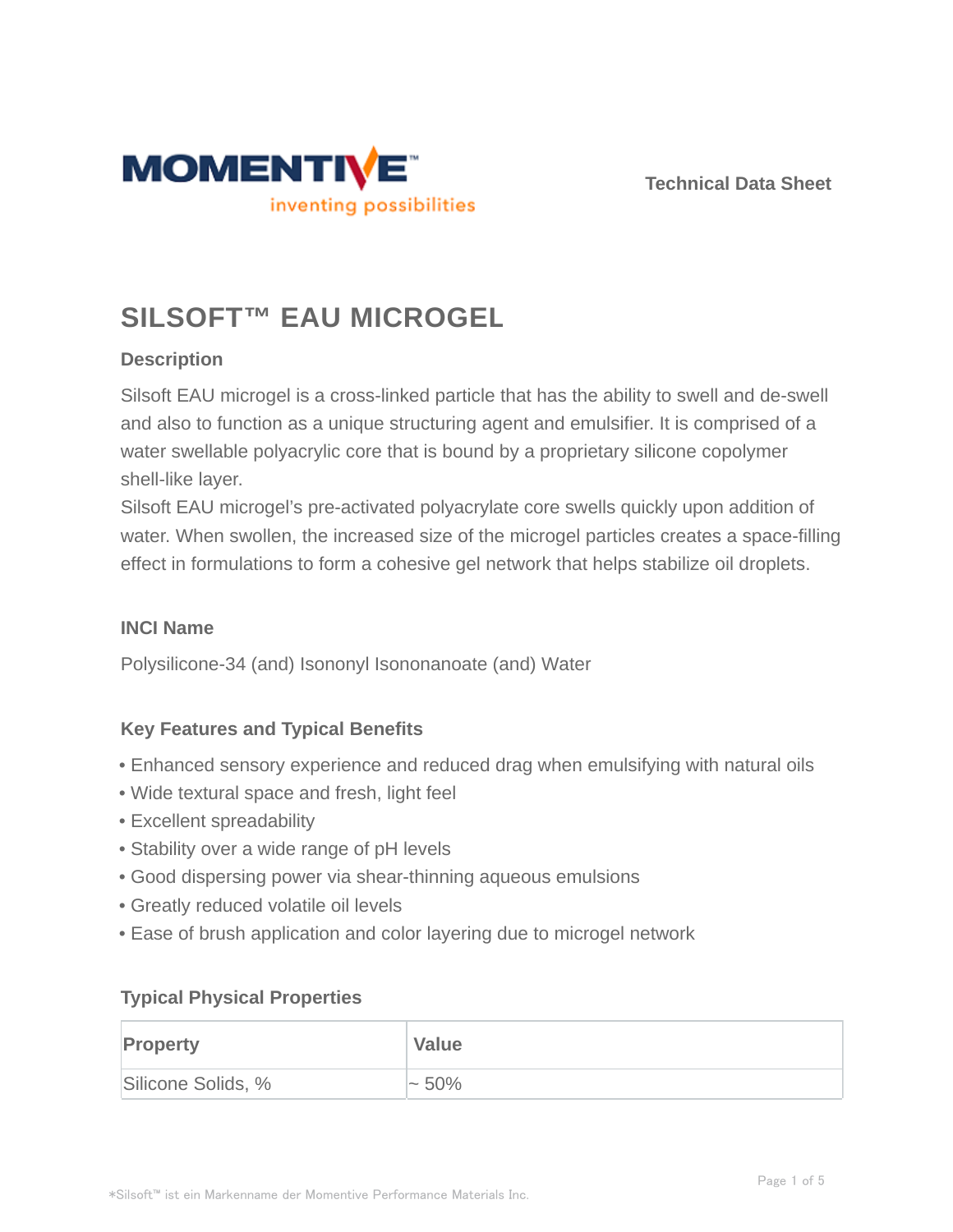| Viscosity at 25 °C (77 °F), mPas $ 15,000\rangle$ |                                                    |
|---------------------------------------------------|----------------------------------------------------|
| Specific Gravity, at 25 °C (77 °F)   0.996        |                                                    |
| Density, Ib./gal., avg.                           | 0.87                                               |
| Appearance                                        | Translucent gel with soft granules; clear to amber |
| <b>Freezing Point, °C (°F)</b>                    | $-22 °C$                                           |

Typical properties are average data and are not to be used as or to develop specifications.

#### **Potential Applications**

Skin Care **Serums** Creams Lotions Fluid milks **Butters** 

Sun Care **Sunscreens** Daily wears

Color Cosmetics BB and CC creams **Foundations Concealers** Tinted moisturizers

## **Patent Status**

Nothing contained herein shall be construed to imply the nonexistence of any relevant patents or to constitute the permission, inducement or recommendation to practice any invention covered by any patent, without authority from the owner of the patent.

## **Product Safety, Handling and Storage**

Customers should review the latest Safety Data Sheet (SDS) and label for product safety information, safe handling instructions, personal protective equipment if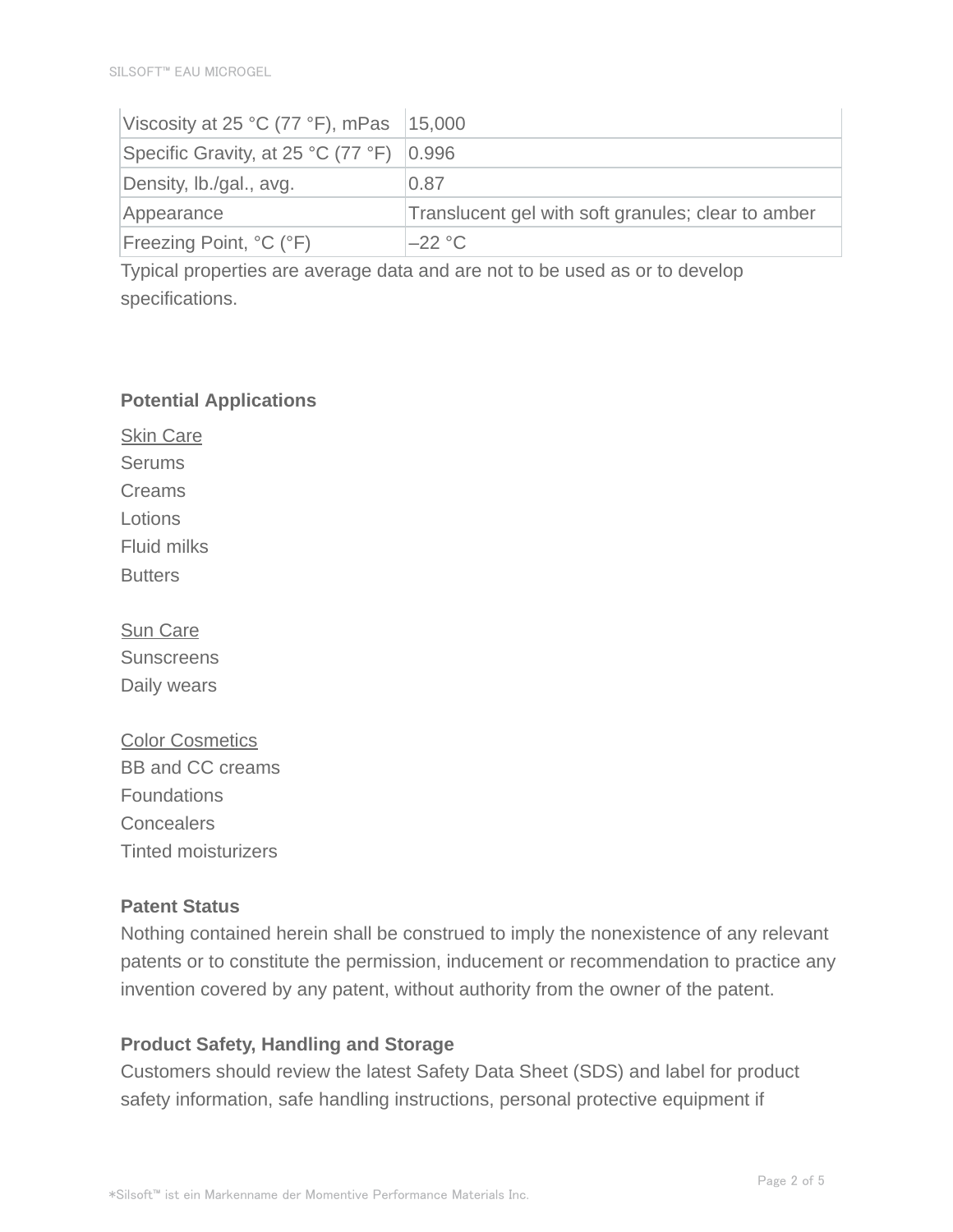necessary, emergency service contact information, and any special storage conditions required for safety. Momentive Performance Materials (MPM) maintains an aroundthe-clock emergency service for its products. SDS are available at www.momentive.com or, upon request, from any MPM representative. For product storage and handling procedures to maintain the product quality within our stated specifications, please review Certificates of Analysis, which are available in the Order Center. Use of other materials in conjunction with MPM products (for example, primers) may require additional precautions. Please review and follow the safety information provided by the manufacturer of such other materials.

## **Limitations**

Customers must evaluate Momentive Performance Materials products and make their own determination as to fitness of use in their particular applications.

#### **Contact Information**

# Email commercial.services@momentive.com

#### **Telephone**

| <b>Americas</b> | <b>Latin America</b> | <b>EMEAI- Europe, Middle</b><br>East, Africa & India | <b>ASIA PACIFIC</b> |
|-----------------|----------------------|------------------------------------------------------|---------------------|
| +1 800 295 2392 | <b>Brazil</b>        | <b>Europe</b>                                        | <b>China</b>        |
| Toll free*      | +55 11 4534 9650     | +390510924300                                        | 800 820 0202        |
| +704 805 6946   | <b>Direct Number</b> | Direct number                                        | Toll free           |
| Direct Number   |                      |                                                      | +86 21 3860 4892    |
|                 |                      |                                                      | Direct number       |
| *All American   | <b>Mexico</b>        | India, Middle East &                                 | Japan               |
| countries       | +52 55 2169 7670     | <b>Africa</b>                                        | +81 3 5544 3111     |
|                 | <b>Direct Number</b> | + 91 44 71212207                                     | Direct number       |
|                 |                      | Direct number*                                       |                     |
|                 |                      | *All Middle Eastern                                  | <b>Korea</b>        |
|                 |                      | countries, Africa, India,                            | +82 2 6201 4600     |

For literature and technical assistance, visit our website at: www.momentive.com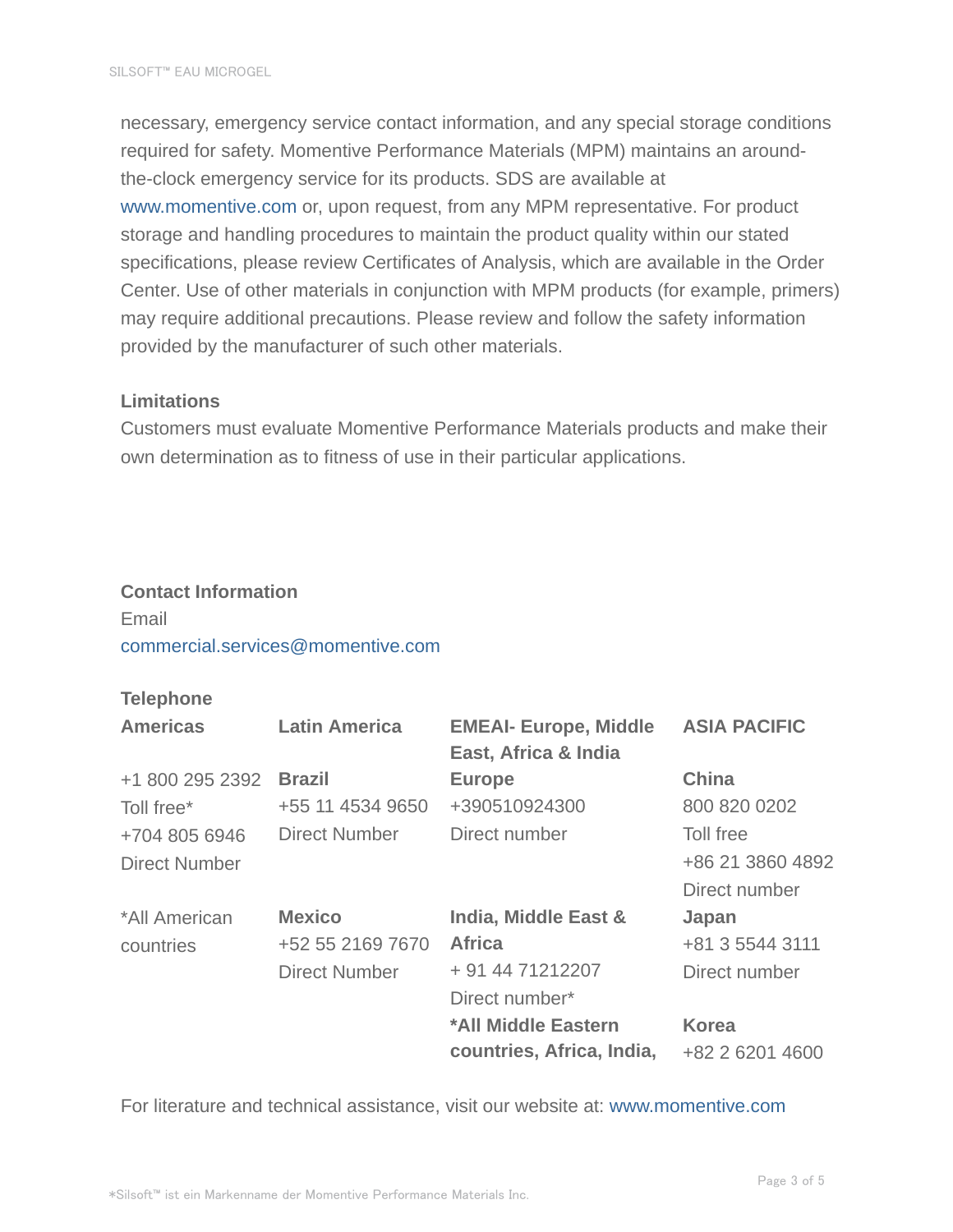#### **DISCLAIMER:**

**THE MATERIALS, PRODUCTS AND SERVICES OF MOMENTIVE PERFORMANCE MATERIALS INC. AND ITS SUBSIDIARIES AND AFFILIATES (COLLECTIVELY "SUPPLIER"), ARE SOLD SUBJECT TO SUPPLIER'S STANDARD CONDITIONS OF SALE, WHICH ARE INCLUDED IN THE APPLICABLE DISTRIBUTOR OR OTHER SALES AGREEMENT, PRINTED ON THE BACK OF ORDER ACKNOWLEDGMENTS AND INVOICES, AND AVAILABLE UPON REQUEST. ALTHOUGH ANY INFORMATION, RECOMMENDATIONS, OR ADVICE CONTAINED HEREIN IS GIVEN IN GOOD FAITH, SUPPLIER MAKES NO WARRANTY OR GUARANTEE, EXPRESS OR IMPLIED, (i) THAT THE RESULTS DESCRIBED HEREIN WILL BE OBTAINED UNDER END-USE CONDITIONS, OR (ii) AS TO THE EFFECTIVENESS OR SAFETY OF ANY DESIGN INCORPORATING ITS PRODUCTS, MATERIALS, SERVICES, RECOMMENDATIONS OR ADVICE. EXCEPT AS PROVIDED IN SUPPLIER'S STANDARD CONDITIONS OF SALE, SUPPLIER AND ITS REPRESENTATIVES SHALL IN NO EVENT BE RESPONSIBLE FOR ANY LOSS RESULTING FROM ANY USE OF ITS MATERIALS, PRODUCTS OR SERVICES DESCRIBED HEREIN.** Each user bears full responsibility for making its own determination as to the suitability of Supplier's materials, services, recommendations, or advice for its own particular use. Each user must identify and perform all tests and analyses necessary to assure that its finished parts incorporating Supplier's products, materials, or services will be safe and suitable for use under end-use conditions. Nothing in this or any other document, nor any oral recommendation or advice, shall be deemed to alter, vary, supersede, or waive any provision of Supplier's standard Conditions of Sale or this Disclaimer, unless any such modification is specifically agreed to in a writing signed by Supplier. No statement contained herein concerning a possible or suggested use of any material, product, service or design is intended, or should be construed, to grant any license under any patent or other intellectual property right of Supplier covering such use or design, or as a recommendation for the use of such material, product, service or design in the infringement of any patent or other intellectual property right.

\*Silsoft™ ist ein Markenname der Momentive Performance Materials Inc.